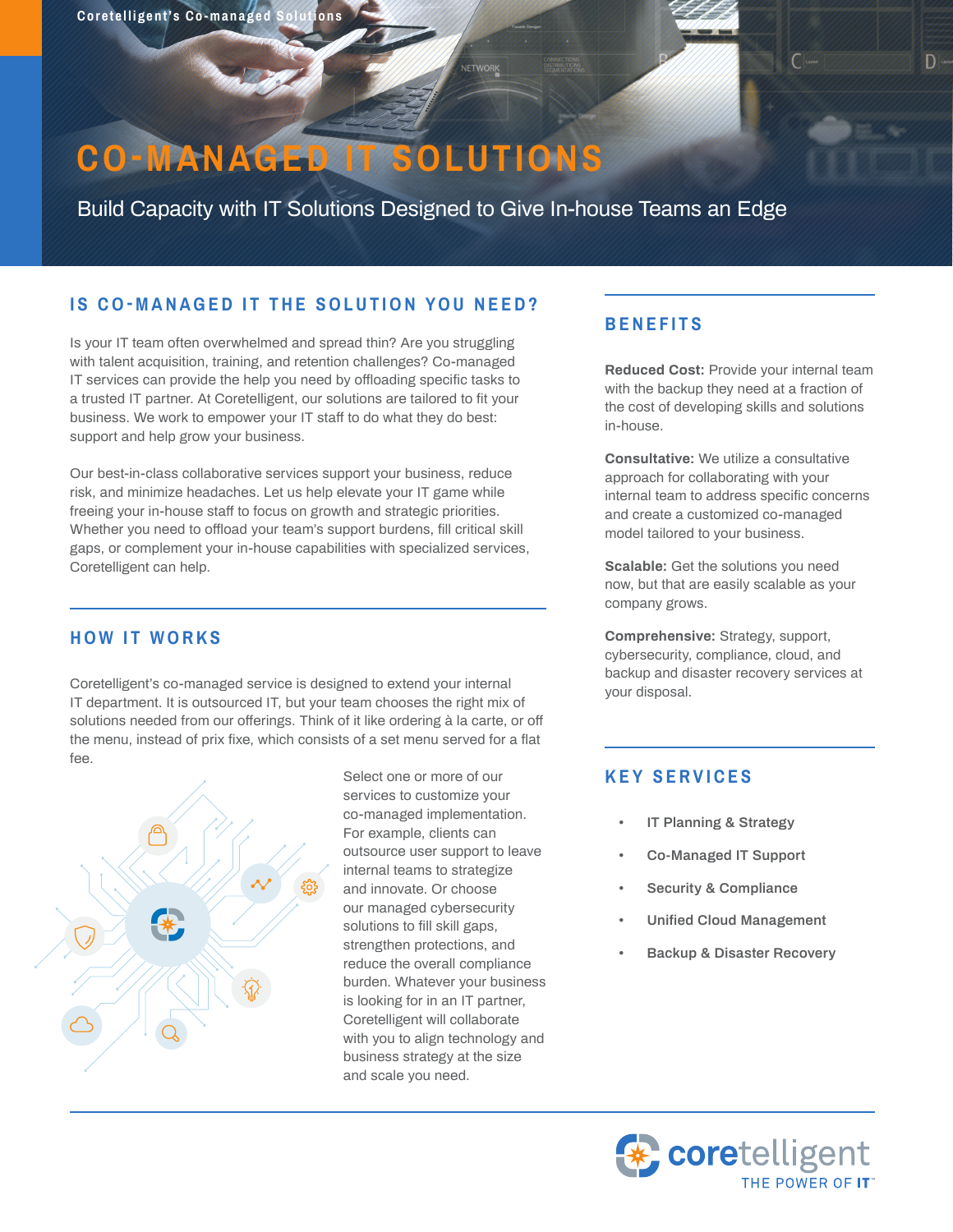# **CORETELLIGENT'S CO-MANAGED IT SOLUTIONS**



## **IT PLANNING & STRATEGY**

Ensuring that technology is aligned with business strategy is critical to reduce the total cost of ownership, manage risk, increase ROI, secure data and infrastructure, innovate, and more. Our strategy experts will immerse themselves in your business and work with you to create an IT roadmap to optimize your IT platform for your current and future needs.

## **SECURITY & COMPLIANCE**

Maintaining a robust security posture is critical for organizations of all sizes. Our CoreArmor cybersecurity solution delivers the multi-layered, real-time protection and threat intelligence needed to safeguard your systems and data while ensuring compliance with an ever-expanding array of regulatory requirements. Let our security experts safeguard your assets and maintain compliance while freeing up your IT staff to focus on strategy.

## **UNIFIED CLOUD MANAGAMENT**

Coretelligent's consultative approach to cloud solutions ensures that clients' cloud strategies and solutions are built around their current and future business goals. Maximize the advantages of the cloud while managing risk effectively. At Coretelligent, we will collaborate with your internal team to develop customized cloud solutions that will optimize performance and cost—whether your business is looking for public, private, or hybrid cloud solutions.

## **BACK-UP & DISASTER RECOVERY**

#### If recent years are any indication, natural or manufactured disasters can strike at any time. Be prepared with CoreBDR, our data backup and disaster recovery service. CoreBDR offers secure, high-performance, cloud-based backup and restoration to keep your organization up and running while protecting valuable data assets. Powered by industry-leading Veeam software and our own private CoreCloud, CoreBDR offers unmatched performance, security, and scalability.



## **COMPREHENSIVE IT SUPPORT**

Coretelligent's 360 Support provides end-to-end, proactive, 24x7x365 support customized to your business, platform, and team. Our White Glove approach to IT support will bring your business attention to detail, responsive communication, and the best client experience in the industry. Free your team from day-to-day support pressures with 360 Support.